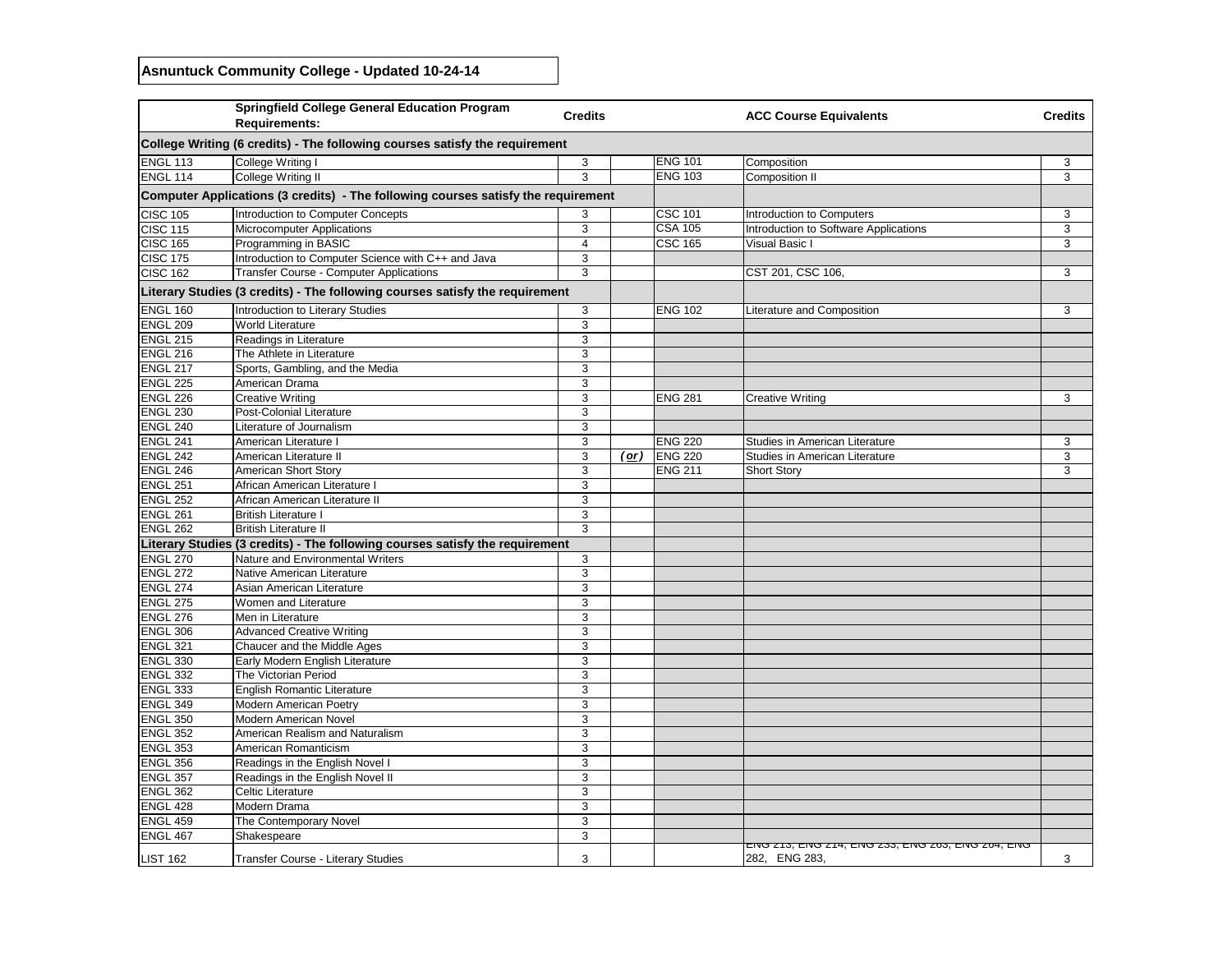|                     | Visual and Performing Arts (3 credits) - The following courses satisfy the requirement |                      |                |                                          |         |
|---------------------|----------------------------------------------------------------------------------------|----------------------|----------------|------------------------------------------|---------|
| <b>ARTS 101</b>     | <b>Material and Techniques</b>                                                         | 3                    |                |                                          |         |
| <b>ARTS 102</b>     | Arts and Ideas                                                                         | 3                    | <b>ART 100</b> | <b>Art Appreciation</b>                  | 3       |
| <b>ARTS 103</b>     | <b>Studio in Computer Graphics</b>                                                     | 3                    | <b>DGA 111</b> | Introduction to Computer Graphics        | 3       |
| <b>ARTS 104</b>     | Sensitivity and the Creative Process                                                   | $\overline{2}$       |                |                                          |         |
| <b>ARTS 105</b>     | Studio in Printmaking                                                                  | 3                    | <b>ART 167</b> | Printmaking I                            | 3       |
| <b>ARTS 108</b>     | Studio in Drawing                                                                      | 3                    | <b>ART 111</b> | Drawing I                                | 3       |
| <b>ARTS 111</b>     | Studio in Design                                                                       | 3                    | <b>ART 123</b> | Design I                                 | 3       |
| <b>ARTS 116</b>     | Studio in Painting                                                                     | 3                    | <b>ART 151</b> | <b>Painting I</b>                        | 3       |
| <b>ARTS 120</b>     | <b>Contemporary Art</b>                                                                | 3                    |                |                                          |         |
| <b>ARTS 210</b>     | <b>Figure Drawing</b>                                                                  | 3                    |                |                                          |         |
| <b>ARTS 211</b>     | Studio in Sculpture                                                                    | 3                    | <b>ART 131</b> | Sculpture I                              | 3       |
| <b>ARTS 217</b>     | Arts of the Prehistory to the Renaissance                                              | 3                    | <b>ART 101</b> | <b>Art History I</b>                     | 3       |
| <b>ARTS 218</b>     | Renaissance to Modern Art                                                              | 3                    | <b>ART 102</b> | Art History II                           | 3       |
| <b>ARTS 219</b>     | American Art 1700-1900                                                                 | 3                    |                |                                          |         |
| <b>ARTS 221</b>     | Women Artists in History                                                               | 3                    |                |                                          |         |
| <b>ARTS 223</b>     | <b>Studio in Ceramics</b>                                                              | 3                    |                |                                          |         |
| <b>ARTS 225</b>     | Studio in Photography                                                                  | 3                    | <b>ART 141</b> | Photography                              | 3       |
| <b>ARTS 228</b>     | Three-Dimensional Design                                                               | 3                    |                |                                          |         |
|                     | Visual and Performing Arts (3 credits) - The following courses satisfy the requirement |                      |                |                                          |         |
| <b>CISC 103</b>     | <b>Studio in Computer Graphics</b>                                                     | 3                    |                |                                          |         |
| <b>DANC 101</b>     | Dance Appreciation                                                                     | 3                    |                |                                          |         |
| <b>DANC 102</b>     | Introduction to Dance                                                                  | 3                    |                |                                          |         |
| <b>DANC 110</b>     | Laban Movement Analysis                                                                | 3                    |                |                                          |         |
| <b>DANC 130</b>     | <b>Ballet Theory and Technique I</b>                                                   | 3                    |                |                                          |         |
| DANC <sub>135</sub> | Modern and Post-Modern Dance Theory and Technique I                                    | 3                    |                |                                          |         |
| <b>DANC 150</b>     | Jazz Dance Theory and Technique I                                                      | 3                    |                |                                          |         |
| <b>DANC 210</b>     | Short Term Study Abroad in Italy                                                       | 3                    |                |                                          |         |
| <b>DANC 215</b>     | Choreography I                                                                         | 3                    |                |                                          |         |
| <b>DRAM 101</b>     | Introduction to Theatre                                                                | 3                    |                |                                          |         |
| DRAM 110            | <b>Fundamentals of Acting</b>                                                          | 3                    |                | THR 110 or THR 210                       | 3       |
| <b>DRAM 130</b>     | Stage Production                                                                       | 3                    |                |                                          |         |
| <b>DRAM 150</b>     | <b>Creative Dramatics and Improvisation</b>                                            | 3                    |                |                                          |         |
| <b>DRAM 215</b>     | Directing Workshop                                                                     | 3                    |                |                                          |         |
| <b>DRAM 220</b>     | <b>Scene Study</b>                                                                     | 3                    |                |                                          |         |
| DRAM 284            | Theatre Performance Practicum                                                          | $1 - 10$             |                |                                          |         |
| ENGL 226            | <b>Creative Writing</b>                                                                | 3                    | <b>ENG 281</b> | <b>Creative Writing</b>                  | 3       |
| <b>ENGL 306</b>     | <b>Advanced Creative Writing</b>                                                       | 3                    |                |                                          |         |
| <b>ENGL 343</b>     | Film as a Narrative Art                                                                | 3                    |                |                                          |         |
| ENGL 370            | <b>Film Genre</b>                                                                      | 3                    |                |                                          |         |
| <b>MUSC 101</b>     | <b>Basic Musicianship</b>                                                              | 3                    |                |                                          |         |
| <b>MUSC 108</b>     | <b>Music Appreciation</b>                                                              | 3                    |                |                                          |         |
| MUSC 112            | <b>Springfield College Singers</b>                                                     | $1 - 3$              |                |                                          |         |
| <b>MUSC 113</b>     | Springfield College Band                                                               | $1 - 3$              |                |                                          |         |
| <b>MUSC 120</b>     | <b>Basic Piano</b>                                                                     |                      |                |                                          |         |
| MUSC 121            | <b>Basic Guitar</b>                                                                    | $\blacktriangleleft$ |                | MUS 141 or MUS 142                       |         |
| <b>MUSC 130</b>     | <b>Applied Music I</b>                                                                 | $\blacktriangleleft$ |                |                                          |         |
| MUSC 136            | American Popular Music                                                                 | 3                    |                |                                          |         |
| <b>MUSC 150</b>     | <b>World Music</b>                                                                     | 3                    |                |                                          |         |
| <b>MUSC 332</b>     | Music as a Form of Social Protest                                                      | 3                    |                |                                          |         |
| <b>PEAC 127</b>     | Dance - Ballet I                                                                       | 0.5                  |                |                                          |         |
| <b>PEAC 133</b>     | Dance - Modern                                                                         | 0.5                  |                |                                          |         |
| <b>PEAC 137</b>     | Dance - Tap                                                                            | 0.5                  |                |                                          |         |
| <b>VAPA 162</b>     | Transfer Course - Visual and Performing Arts                                           | 3                    |                | THR 107, MUS 171 (1 credit towards VAPA) | $1 - 3$ |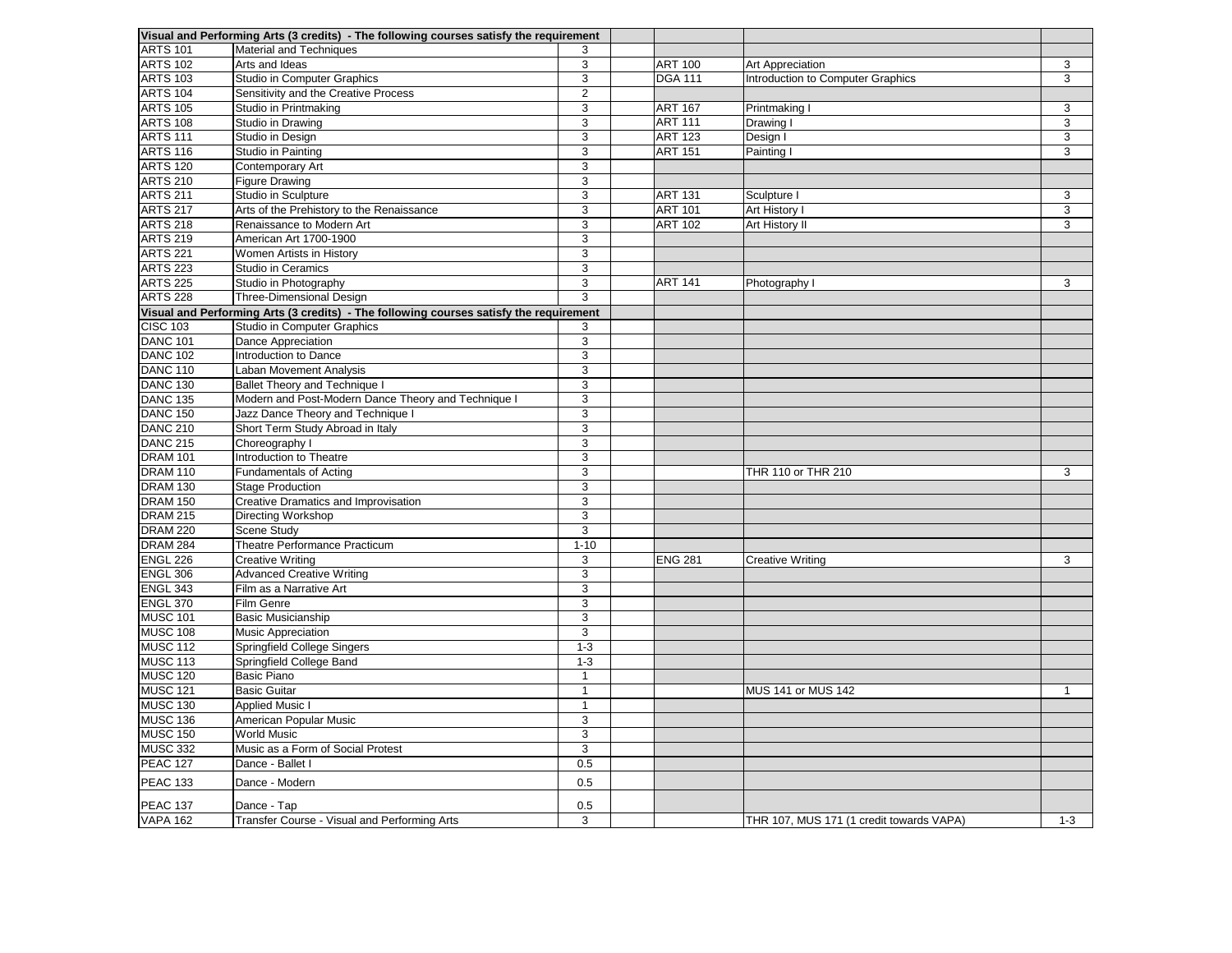|                     | Spiritual and Ethical Dimensions (3 credits) - The following courses satisfy the requirement |                |                |                                   |                |
|---------------------|----------------------------------------------------------------------------------------------|----------------|----------------|-----------------------------------|----------------|
| <b>BUSM 335</b>     | <b>Business Ethics</b>                                                                       |                | <b>BBG 240</b> | <b>Business Ethics</b>            | 3              |
| <b>HSRS 201</b>     | Introduction to Health Care Ethics                                                           | 3              |                |                                   |                |
| <b>PHIL 103</b>     | Conflict of Ideals                                                                           | 3              |                |                                   |                |
| <b>PHIL 105</b>     | Introduction to Philosophy                                                                   | 3              | <b>PHL 101</b> | Introduction to Philosophy        | 3              |
| <b>PHIL 106</b>     | <b>Ethics</b>                                                                                | 3              | <b>PHL 111</b> | <b>Ethics</b>                     | 3              |
| PHIL 380            | Existentialism                                                                               | 3              |                |                                   |                |
| <b>RELI 103</b>     | Introduction to the Old Testament                                                            | 3              |                |                                   |                |
| <b>RELI 104</b>     | Religion in America                                                                          | 3              |                |                                   |                |
| <b>RELI 106</b>     | New Testament: Christian Scripture                                                           | 3              |                |                                   |                |
| <b>RELI 109</b>     | Religions of the World                                                                       | 3              | <b>PHL 151</b> | <b>World Religions</b>            | 3              |
| <b>RELI 140</b>     | Introduction to Judaism                                                                      | 3              |                |                                   |                |
| <b>RELI 220</b>     | <b>Liberation Theology</b>                                                                   | 3              |                |                                   |                |
| <b>RELI 225</b>     | Spirituality and Healing                                                                     | 3              |                |                                   |                |
| <b>SPIR 162</b>     | <b>Transfer Course - Spiritual and Ethical Dimensions</b>                                    | 3              |                |                                   |                |
|                     | Quantitative Reasoning (3 credits) - The following courses satisfy the requirement           |                |                |                                   |                |
| <b>MATH 103</b>     | <b>Sports Statistics</b>                                                                     | 3              |                |                                   |                |
| <b>MATH 105</b>     | Survey of Algebra and Geometry                                                               | 3              |                |                                   |                |
| <b>MATH 115</b>     | College Algebra                                                                              | 3              | <b>MAT 137</b> | Intermedite Algebra               | 3              |
| <b>MATH 125</b>     | <b>Precalculus Mathematics</b>                                                               | 3              | <b>MAT 186</b> | Precalculus                       | 3              |
| <b>MATH 131</b>     | Introduction to Calculus with Applications                                                   | 3              |                |                                   |                |
| <b>MATH 140</b>     | Calculus I                                                                                   | 3              | <b>MAT 254</b> | Calculus I                        | 3              |
| MATH 142            | Calculus II                                                                                  | 3              | <b>MAT 256</b> | Calculus II                       | $\mathfrak{B}$ |
| <b>MATH 201</b>     | <b>Contemporary Applications of Mathematics</b>                                              | $\overline{3}$ | <b>MAT 152</b> | <b>Finite Mathematics</b>         | 3              |
|                     |                                                                                              |                |                |                                   |                |
| MATH 215            | <b>Probability and Statistics</b>                                                            | 3              |                |                                   |                |
| QUAN 162            | Transfer Course - Quantitative Reasoning                                                     | 3              |                | MAT 123, MAT 146, MAT 167         | 3              |
|                     | Natural Sciences w/ Lab (4 credits) - The following courses satisfy the requirement          |                |                |                                   |                |
| <b>BIOL 101/102</b> | <b>Basic Concepts of Modern Biology</b>                                                      | 4              |                |                                   |                |
| <b>BIOL 121/123</b> | <b>Bioscience I</b>                                                                          | 4              | <b>BIO 121</b> | General Biology                   | 4              |
| <b>BIOL 130/132</b> | Anatomy and Physiology Concepts I                                                            | 4              | <b>BIO 211</b> | Anatomy and Physiology I          | Δ              |
| CHEM 101/102        | <b>Chemistry Survey</b>                                                                      | 4              | <b>CHE 111</b> | <b>Concepts of Chemistry</b>      | 4              |
| CHEM 121/123        | <b>General Chemistry I</b>                                                                   | 4              | <b>CHE 121</b> | <b>General Chemistry</b>          | 4              |
| <b>PHSC 105</b>     | Physical Science and the Environment                                                         | 4              |                |                                   |                |
| <b>PHSC 110</b>     | <b>Earth Science</b>                                                                         | 4              |                |                                   |                |
| <b>PHYS 205</b>     | <b>Physics for Movement Science</b>                                                          | 4              |                |                                   |                |
| <b>PHYS 210</b>     | <b>General Physics I</b>                                                                     | 4              |                | PHY 121 (or) PHY 221              | 4              |
| <b>PHYS 211</b>     | <b>General Physics II</b>                                                                    | 4              |                | PHY 122 (or) PHY 222              | 4              |
| <b>NATS 162</b>     | Transfer Course - Natural Sciences w/ Lab                                                    | 4              |                | <b>BIO 115</b>                    | $\overline{4}$ |
|                     | Historical/Cultural Studies (3 credits) - The following courses satisfy the requirement      |                |                |                                   |                |
| HIST 101            | Survey of the History of Western Civilization                                                | 3              | <b>HIS 101</b> | <b>Western Civilization I</b>     | 3              |
| HIST 102            | The Making of the Modern World                                                               | 3              | <b>HIS 102</b> | <b>Western Civilization II</b>    | 3              |
| <b>HIST 103</b>     | <b>World History</b>                                                                         | 3              |                |                                   |                |
| HIST 105            | Colonial America to the Civil War                                                            | 3              | <b>HIS 201</b> | U.S. History I                    | 3              |
| HIST 106            | The Civil War to Modern America                                                              | $\mathbf{R}$   | <b>HIS 202</b> | U.S. History II                   | 3              |
|                     | Behavioral and Social Sciences (3 credits) - The following courses satisfy the requirement   |                |                |                                   |                |
| ECON 200            | Principles of Macroeconomics                                                                 | 3              | <b>ECN 101</b> | Principles of Macroeconomics      | 3              |
| ECON 205            | Principles of Microeconomics                                                                 | 3              | <b>ECN 102</b> | Principles of Microeconomics      | 3              |
| <b>GEOG 200</b>     | <b>World Regional Geography</b>                                                              | 3              | <b>GEO 101</b> | Introduction to Geography         | 3              |
| GEOG 210            | Cultural Geography                                                                           | 3              |                |                                   |                |
| <b>POSC 110</b>     | <b>Introduction to American Government</b>                                                   | 3              | <b>POL 111</b> | American Government               | 3              |
| <b>PSYC 101</b>     | Introduction to Psychology                                                                   | 3              |                | PSY 111 (and) PSY 112             | 6              |
| RHDS 230            | Psychology of Disability and Illness                                                         | 3              |                |                                   |                |
| <b>SOCI 101</b>     | Introduction to Contemporary Society                                                         | 3              | <b>SOC 101</b> | <b>Principles of Sociology</b>    | 3              |
| <b>SOCI 210</b>     | <b>Social Problems</b>                                                                       | 3              | <b>SOC 201</b> | <b>Contemporary Social Issues</b> | 3              |
| SOCI 265            | <b>Environment and Society</b>                                                               | 3              |                |                                   |                |
| <b>SOCI 375</b>     | <b>Cities and Communities</b>                                                                | 3              |                |                                   |                |
|                     |                                                                                              |                |                |                                   |                |
| SOCI 420            | Media and Society                                                                            | 3              |                |                                   |                |
| <b>BEHS 162</b>     | <b>Transfer Course - Behavioral and Social Sciences</b>                                      | 3              |                | <b>ANT 101</b>                    |                |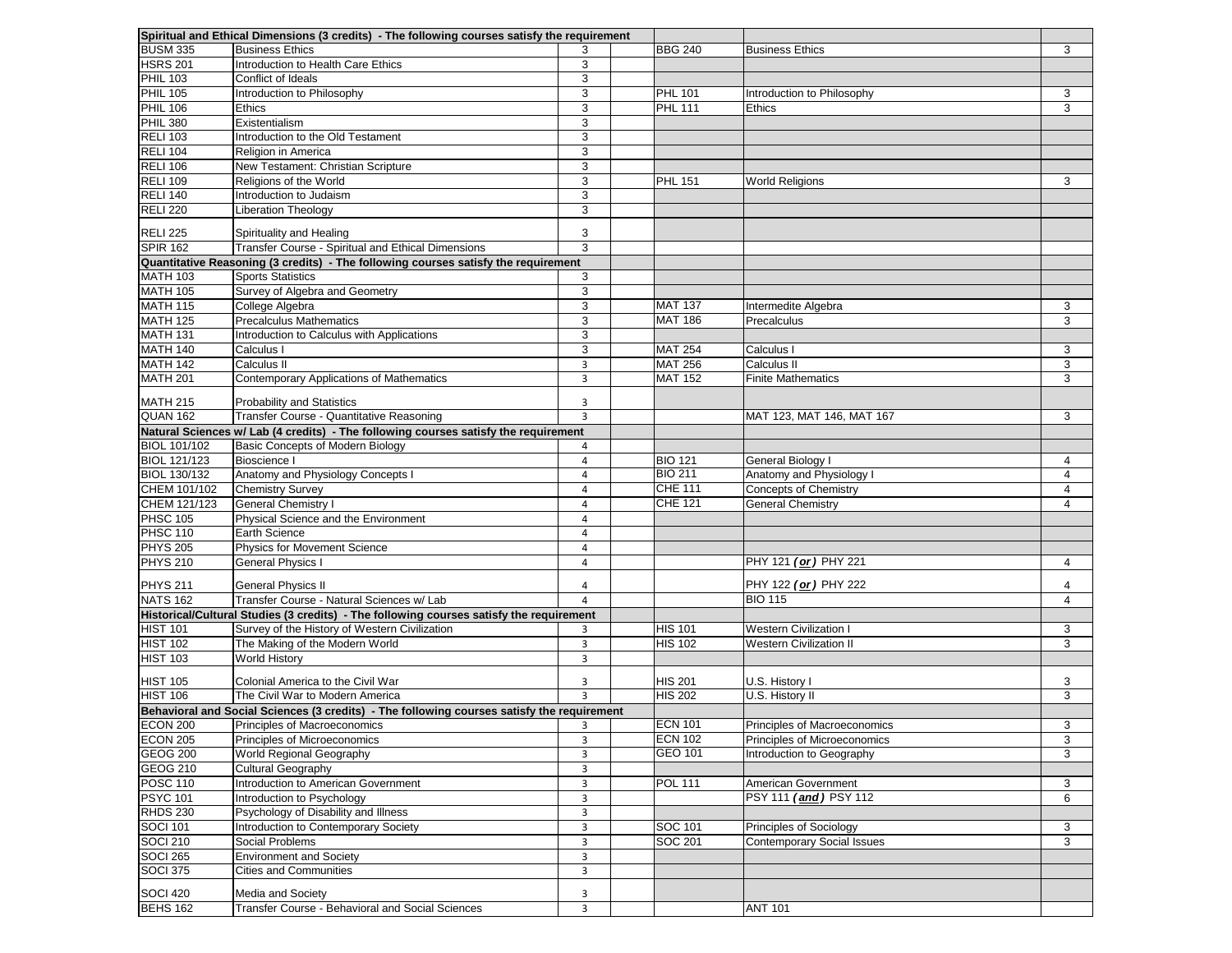|                                   | International/Multicultural Studies (3-6 credits) - The following courses satisfy the requirement                      |   |                |                                           |   |
|-----------------------------------|------------------------------------------------------------------------------------------------------------------------|---|----------------|-------------------------------------------|---|
| <b>OPTION A. Language courses</b> |                                                                                                                        |   |                |                                           |   |
|                                   | * TWO courses (6 credits) of elementary level language (same language)                                                 |   |                |                                           |   |
| FREN 111                          | <b>Elementary French I</b>                                                                                             | 3 |                |                                           |   |
| FREN 112                          | <b>Elementary French II</b>                                                                                            | 3 |                |                                           |   |
| (or)                              |                                                                                                                        |   |                |                                           |   |
| <b>SPAN 111</b>                   | Elementary Spanish I                                                                                                   | 3 | <b>SPA 101</b> | <b>Elementary Spanish I</b>               | 3 |
| <b>SPAN 112</b>                   | <b>Elementary Spanish II</b>                                                                                           | 3 | <b>SPA 102</b> | <b>Elementary Spanish II</b>              | 3 |
| $(\underline{\text{or}})$         |                                                                                                                        |   |                |                                           |   |
| RHDS 378                          | Introduction to Manual Communication/Issues of Deaf Culture                                                            | 3 | <b>SGN 101</b> | Sign Language                             | 3 |
| <b>RHDS 379</b>                   | Manual Communication and Culture                                                                                       | 3 | <b>SGN 102</b> | Sign Language II                          |   |
| $($ <u>or</u> $)$                 |                                                                                                                        |   |                |                                           |   |
| LANG 162                          | Transfer Course - Language (Elementary I)                                                                              | 3 |                |                                           |   |
| LANG 163                          | Transfer Course - Language (Elementary II)                                                                             | 3 |                |                                           |   |
| LANG 162                          | Transfer Course - Language (Elementary I)                                                                              | 3 |                |                                           |   |
| LANG 163                          | Transfer Course - Language (Elementary II)                                                                             | 3 |                |                                           |   |
|                                   | * ONE course (3 credits) of intermediate level language (same language)                                                |   |                |                                           |   |
| <b>IFREN 211</b>                  | Intermediate French I                                                                                                  | 3 |                |                                           |   |
| <b>FREN 212</b>                   | Intermediate French I                                                                                                  | 3 |                |                                           |   |
|                                   |                                                                                                                        |   |                |                                           |   |
| <b>SPAN 211</b>                   | Intermediate Spanish I                                                                                                 | 3 |                |                                           |   |
| SPAN <sub>212</sub>               | <b>Intermediate Spanish II</b>                                                                                         | 3 |                |                                           |   |
|                                   |                                                                                                                        |   |                |                                           |   |
|                                   | <b>OPTION B. Participation in an Approved Springfield College Study-Abroad Experience</b>                              |   |                |                                           |   |
|                                   |                                                                                                                        |   |                |                                           |   |
|                                   | OPTION C. (6 credits) Multicultural Perspectives within American Culture and International/Global Studies Perspectives |   |                |                                           |   |
|                                   | ONE course from Multicultural Perspectives within American Culture (3 credits)                                         |   |                |                                           |   |
| <b>ATPY 430</b>                   | Multicultural Issues in Art Therapy                                                                                    | 3 |                |                                           |   |
| EDUC <sub>237</sub>               | <b>Foundations of Multicultural Education</b>                                                                          | 3 |                |                                           |   |
| ENGL 251                          | African American Literature I                                                                                          | 3 | <b>ENG 235</b> | African American Literature               | 3 |
| ENGL 252                          | African American Literature II                                                                                         | 3 | <b>ENG 235</b> | African American Literature               | 3 |
| ENGL 272                          | Native American Literature                                                                                             | 3 |                |                                           |   |
| ENGL 274                          | Asian American Literature                                                                                              | 3 | <b>ENG 226</b> | Introduction to Asian American Literature | 3 |
| <b>ENGL 275</b>                   | Women and Literature                                                                                                   | 3 | <b>ENG 245</b> | Women and Literature                      | 3 |
| PHIL 222                          | Africana Philosophy (may only be counted for one category)                                                             | 3 |                |                                           |   |
| <b>SOCI 101</b>                   | Introduction to Contemporary Society                                                                                   | 3 | <b>SOC 110</b> | Introduction to Sociology                 | 3 |
| <b>SOCI 322</b>                   | <b>Racial and Ethnic Relations</b>                                                                                     | 3 | <b>SOC 220</b> | Race and Ethnicity                        | 3 |
| <b>SOCI 430</b>                   | Sociology of Health and Health Care                                                                                    | 3 |                |                                           |   |
|                                   |                                                                                                                        |   |                |                                           |   |
| MPAC 162                          | <b>Transfer Course Equivalency - Multicultural Perspectives</b>                                                        |   |                | HIS 215, HIS 224, SOC 190                 |   |
|                                   |                                                                                                                        |   |                |                                           |   |
|                                   | * ONE course from International/Global Studies Perspectives (3 credits)                                                |   |                |                                           |   |
| DANC 210                          | Short Term Study Abroad in Italy                                                                                       | 3 |                |                                           |   |
| ENGL 230                          | <b>Post-Colonial Literature</b>                                                                                        | 3 |                |                                           |   |
| ENGL 274                          | Asian American Literature                                                                                              | 3 | <b>ENG 226</b> | Introduction to Asian American Literature | 3 |
| <b>FREN 103</b>                   | Cultures of France and Francophone World                                                                               | 3 |                |                                           |   |
| GEOG 200                          | <b>World Regional Geography</b>                                                                                        | 3 | <b>GEO 110</b> | World Regional Geography                  | 3 |
| <b>GEOG 210</b>                   | <b>Cultural Geography</b>                                                                                              | 3 |                |                                           |   |
| <b>GERM 103</b>                   | German Culture and Language                                                                                            | 3 |                |                                           |   |
| HPER 301                          | Short Term Study Abroad - Ireland                                                                                      | 3 |                |                                           |   |
| <b>PHIL 222</b>                   | Africana Philosophy (may only be counted for one category)                                                             | 3 |                |                                           |   |
| <b>POSC 130</b>                   | Introduction to International Relations                                                                                | 3 | <b>POL 103</b> | Introduction to International Relations   | 3 |
| <b>RELI 109</b>                   | Religions of the World                                                                                                 | 3 | <b>PHI 110</b> | <b>Comparative Religion</b>               | 3 |
| <b>RELI 220</b>                   | <b>Liberation Theology</b>                                                                                             | 3 |                |                                           |   |
| <b>SOCI 265</b>                   | <b>Environment and Society</b>                                                                                         | 3 |                |                                           |   |
| <b>SPAN 103</b>                   | Culture and Language of Spain                                                                                          | 3 |                |                                           |   |
| <b>SPAN 104</b>                   | Latin American Culture and Language                                                                                    | 3 |                |                                           |   |
| GLOB 162                          | Transfer Course Equivalency - International/Global Studies                                                             | 3 |                |                                           |   |